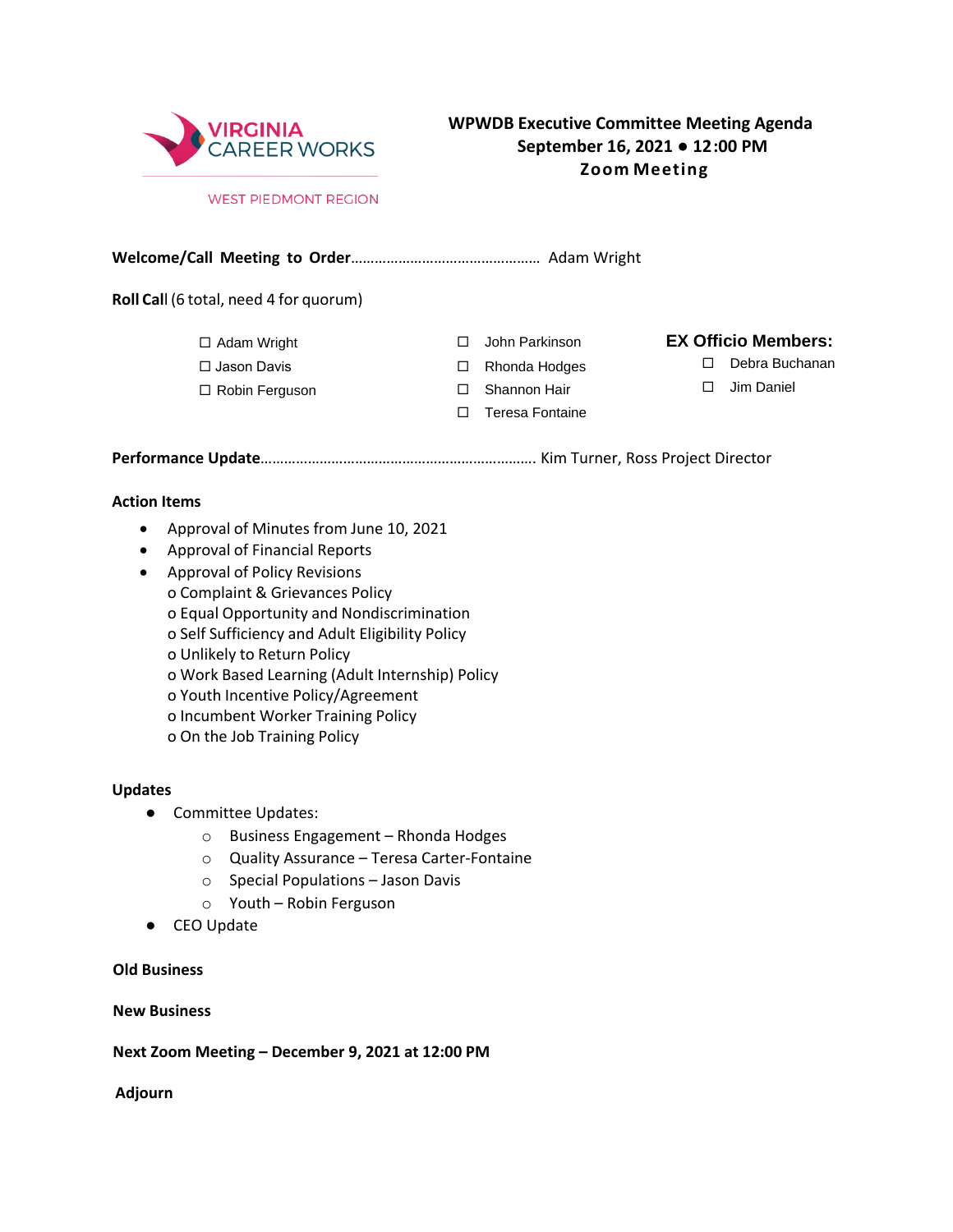

### **WEST PIEDMONT REGION**

## Executive Committee Minutes March 18, 2021 at noon

| Present: | Adam Wright, Jason Davis, Rhonda Hodges, Teresa<br>Fontaine, John Parkinson.                            |
|----------|---------------------------------------------------------------------------------------------------------|
| Absent:  | Robin Ferguson, Shannon Hair                                                                            |
| Staff:   | Tyler Freeland, Lavinia Wingfield, Jael Membreno                                                        |
| Guests:  | Brandon Martin, Mallard & Mallard CPA; Natalie Hodge, Ross; Kim Turner, Ross<br><b>Project Director</b> |

The Zoom meeting was called to order by Mr. Wright. Roll call by Mr. Wright confirmed a quorum.

Ms. Turner, Project Director for Ross, began by sharing the Ross performance update. She explained that the Adult program enrollments are at 175%, Dislocated Worker enrollments are at 83%, and Youth enrollments are at 66%. At the time of the report, 27 participants were placed in On the Job Training. 135 participants were currently in occupational skills training. She also shared success stories of local Workforce system clients who have excelled in their training and job placement. Mr. Parkinson inquired as to where the On the Job Trainings were being held. Ms. Turner shared a few local businesses in where the participants are currently placed.

The minutes from March 18, 2021 were reviewed. Ms. Fontaine made a motion to approve the minutes; Mr. Parkinson seconded; the motion passed unanimously. The Service Provider RFP was reviewed. Ross was the only applicant. A motion to approve Ross as service provider was presented by Mr. Parkinson and seconded by Ms. Hodges. The motion passed unanimously.

Mr. Martin with Mallard and Mallard presented the financial reports through April 30, 2021. He presented the summary sheets by funding stream to the committee. Mr. Martin commented Ross is on target with operational spending. He noticed training spending is below ideal. If training continues to increase as it did in the month of April, Ross will be on track to spend the funds. Mr. Parkinson made a motion to approve the financial reports; Mr. Davis seconded; the motion passed unanimously.

Mr. Martin then reviewed the proposed budget for Program Year 21-22. The \$1.5 million budget is a 6% increase from the previous year. Mr. Parkinson made a motion to approve the budget; Ms. Fontaine seconded; the motion passed unanimously.